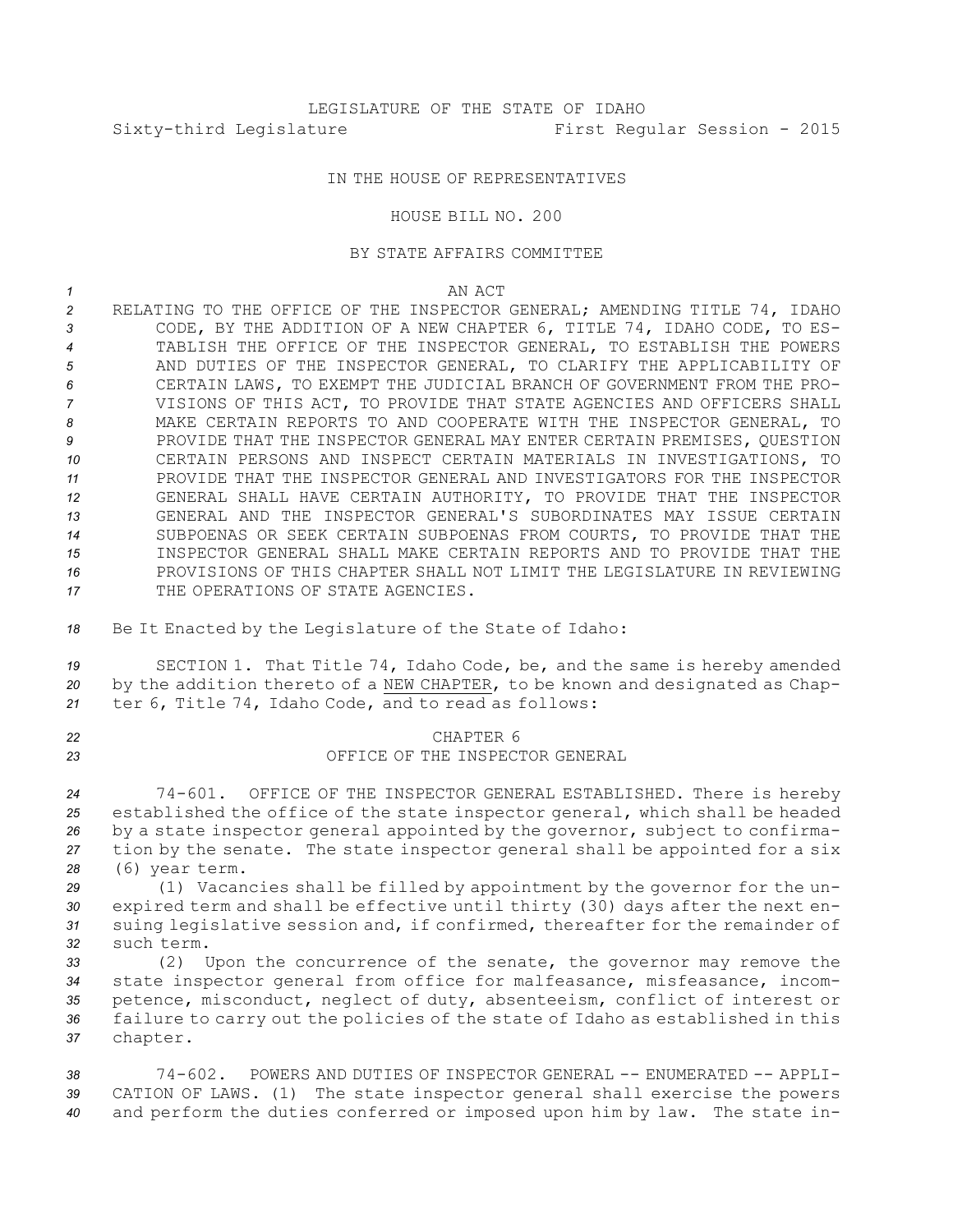*<sup>1</sup>* spector general shall be responsible for the overall supervision of the of-*2* fice.

*<sup>3</sup>* (2) The state inspector general shall have the power and duty to:

*<sup>4</sup>* (a) Operate and manage the office and employ such personnel as may be *<sup>5</sup>* required to carry out the provisions of this chapter;

- *<sup>6</sup>* (b) Make and enter into contracts and agreements as may be necessary *<sup>7</sup>* and incidental to carry out the provisions of this chapter and apply for *<sup>8</sup>* and accept grants from the United States government and agencies and in-*<sup>9</sup>* strumentalities thereof, and any other source, in furtherance of the *<sup>10</sup>* provisions of this chapter;
- *<sup>11</sup>* (c) Receive complaints from whatever source that allege fraud, waste, *<sup>12</sup>* including task or program duplication, abuse or corruption by <sup>a</sup> state *<sup>13</sup>* agency or by any officer or employee of the foregoing and determine *<sup>14</sup>* whether the complaints give reasonable cause to investigate. In the *<sup>15</sup>* event the attorney general, <sup>a</sup> member of the Idaho state police or <sup>a</sup> *<sup>16</sup>* member of another law enforcement agency has reason to believe that an *<sup>17</sup>* elected official has committed <sup>a</sup> criminal violation, is in the process *<sup>18</sup>* of committing <sup>a</sup> criminal violation or is about to commit <sup>a</sup> criminal vio-19 lation, such person shall report his belief to the inspector general;
- *<sup>20</sup>* (d) Investigate the management and operations of state agencies to de-*<sup>21</sup>* termine whether acts of fraud, waste, abuse or corruption have been com-*<sup>22</sup>* mitted or are being committed by state officers or employees, includ-*<sup>23</sup>* ing any allegations of criminal acts affecting the operations of state *<sup>24</sup>* agencies. However, no investigation of an elected official to deter-*<sup>25</sup>* mine whether <sup>a</sup> criminal violation has occurred, is occurring or is about *<sup>26</sup>* to occur shall be undertaken without <sup>a</sup> specific request from the attor-*<sup>27</sup>* ney general, <sup>a</sup> county or city prosecutor, the Idaho state police or <sup>a</sup> *<sup>28</sup>* member of another law enforcement agency;
- *<sup>29</sup>* (e) Prepare <sup>a</sup> detailed report of each investigation stating whether *<sup>30</sup>* fraud, waste, abuse or corruption has been detected. If fraud, waste, *<sup>31</sup>* abuse or corruption is detected, the report shall:
- 
- *<sup>32</sup>* (i) Identify the person committing the wrongful act or omission;
- 
- 
- *<sup>33</sup>* (ii) Describe the wrongful act or omission; and *<sup>34</sup>* (iii) Describe any corrective measures taken by the state agency
	- *<sup>35</sup>* in which the wrongful act or omission was committed to prevent re-*36* currences of similar actions;

*<sup>37</sup>* (f) Provide timely notification to the attorney general and law en-*<sup>38</sup>* forcement agencies whenever the state inspector general has reasonable *<sup>39</sup>* grounds to believe there has been <sup>a</sup> violation of state criminal law;

*<sup>40</sup>* (g) Assist citizens in understanding their rights and the processes *<sup>41</sup>* available to them to express concerns regarding the activities of <sup>a</sup> *<sup>42</sup>* state agency or any officer or employee of the foregoing;

*<sup>43</sup>* (h) Maintain data on inquiries received, the types of assistance re-*<sup>44</sup>* quested, any actions taken and the disposition of each such matter;

*<sup>45</sup>* (i) Upon request, assist citizens in using the procedures and processes *<sup>46</sup>* available to express concerns regarding the activities of <sup>a</sup> state *<sup>47</sup>* agency or any officer or employee of the foregoing;

*<sup>48</sup>* (j) Ensure that citizens have access to the services provided by the *<sup>49</sup>* state inspector general and that citizens receive timely responses to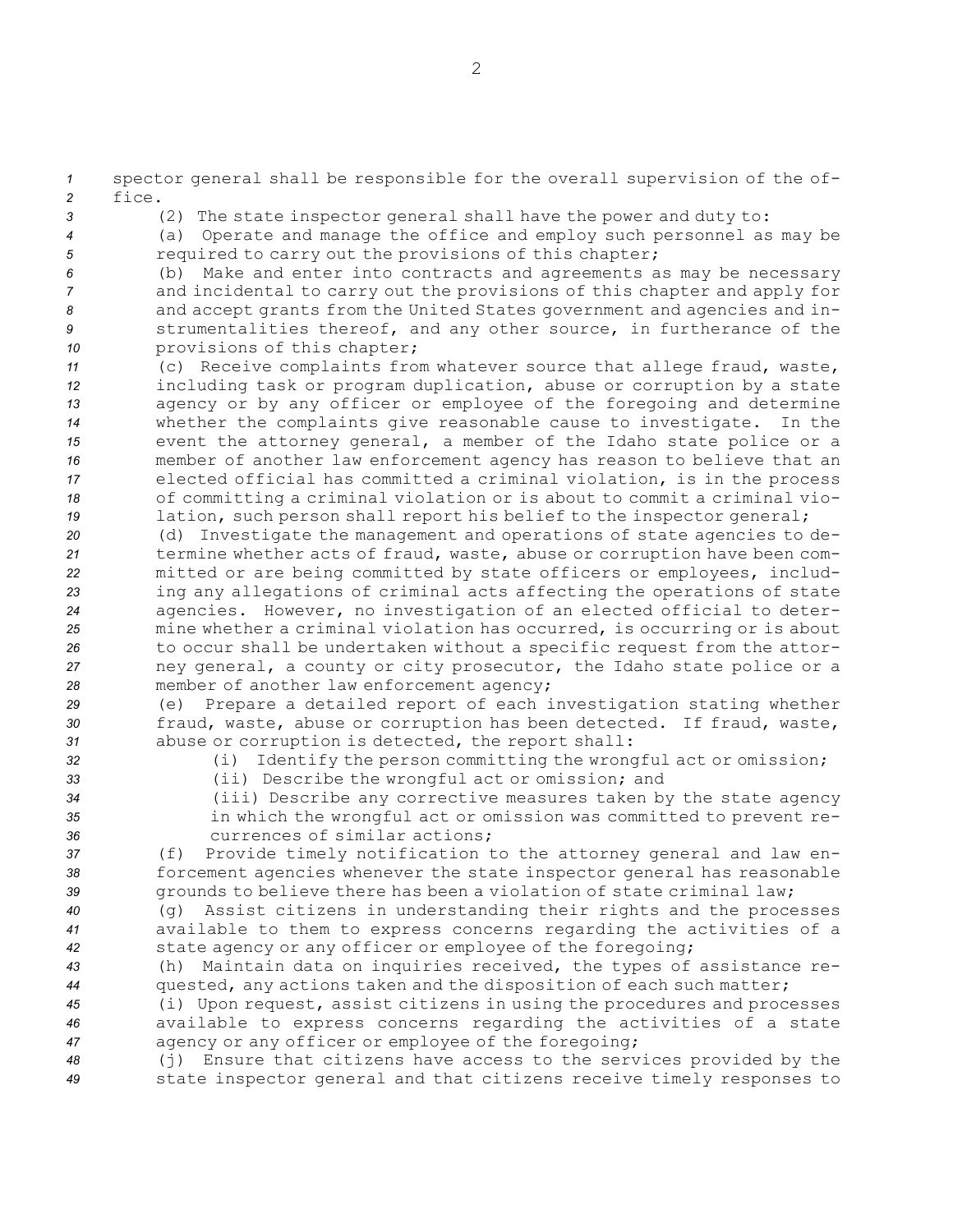*<sup>1</sup>* their inquiries from the state inspector general or his representa-*2* tives; and

*<sup>3</sup>* (k) Perform all acts necessary or convenient to carry out the purposes *<sup>4</sup>* of this chapter.

 (3) Except upon <sup>a</sup> finding by the inspector general of fraud, waste, abuse or corruption, <sup>a</sup> complaint received and documents or materials relat- ing to an investigation of such complaint conducted pursuant to this act are exempt from public disclosure provided by chapter 3, title 9, Idaho Code.

- *<sup>9</sup>* (4) The judicial branch of state government is exempt from the provi-*10* sions of this act.
- *<sup>11</sup>* 74-603. COOPERATION OF STATE AGENCIES AND OFFICERS. (1) Each state *<sup>12</sup>* agency and every officer and employee shall:
- *<sup>13</sup>* (a) Promptly report any allegations of criminal acts or acts of fraud, *<sup>14</sup>* waste, abuse, corruption or mistreatment; and
- *<sup>15</sup>* (b) Cooperate with, and provide assistance to, the state inspector gen-16 **example 16** eral in the performance of any investigation. Each state agency shall *<sup>17</sup>* make its premises, equipment, personnel, books, records and papers 18 readily available to the state inspector general upon request.

 (2) When <sup>a</sup> state agency head or officer discovers any unauthorized, il- legal, irregular, or unsafe handling or expenditure of state funds, or if it comes to his attention that any unauthorized, illegal, or unsafe handling or expenditure of state funds is contemplated but not consummated, he shall promptly report the same to the state inspector general.

 (3) The state inspector general may enter upon the premises of any state agency at any time, without prior announcement, if necessary to the success- ful completion of an investigation. In the course of an investigation, the state inspector general may question any officer or employee serving in, and any person transacting business with, the state agency and may inspect and copy any books, records or papers in the possession of the state agency. The state inspector general shall preserve the confidentiality of any informa- tion obtained from <sup>a</sup> state agency during the course of an investigation in accordance with applicable state and federal law.

 74-604. ENFORCEMENT OF LAWS BY STATE INSPECTOR GENERAL OR INVESTI- GATORS -- AUTHORITY OF INVESTIGATORS. (1) The state inspector general or investigators appointed by him shall be sworn to enforce the statutes and rules pertaining to the office. The investigators appointed by the state inspector general shall have the same investigative authority as the state inspector general. The state inspector general or investigators appointed by him also shall have the authority to issue summonses for violations of the statutes that the state inspector general is required to enforce. In the event <sup>a</sup> person issued such <sup>a</sup> summons fails or refuses to discontinue the unlawful acts or refuses to give <sup>a</sup> written promise to appear at the time and place specified in the summons, the investigator may appear before <sup>a</sup> magis- trate or other issuing authority having jurisdiction to obtain <sup>a</sup> criminal warrant pursuant to law.

*<sup>46</sup>* (2) All investigators appointed by the state inspector general are *<sup>47</sup>* vested with the authority to administer oaths or affirmations for the pur-*<sup>48</sup>* pose of receiving complaints and conducting investigations of violations of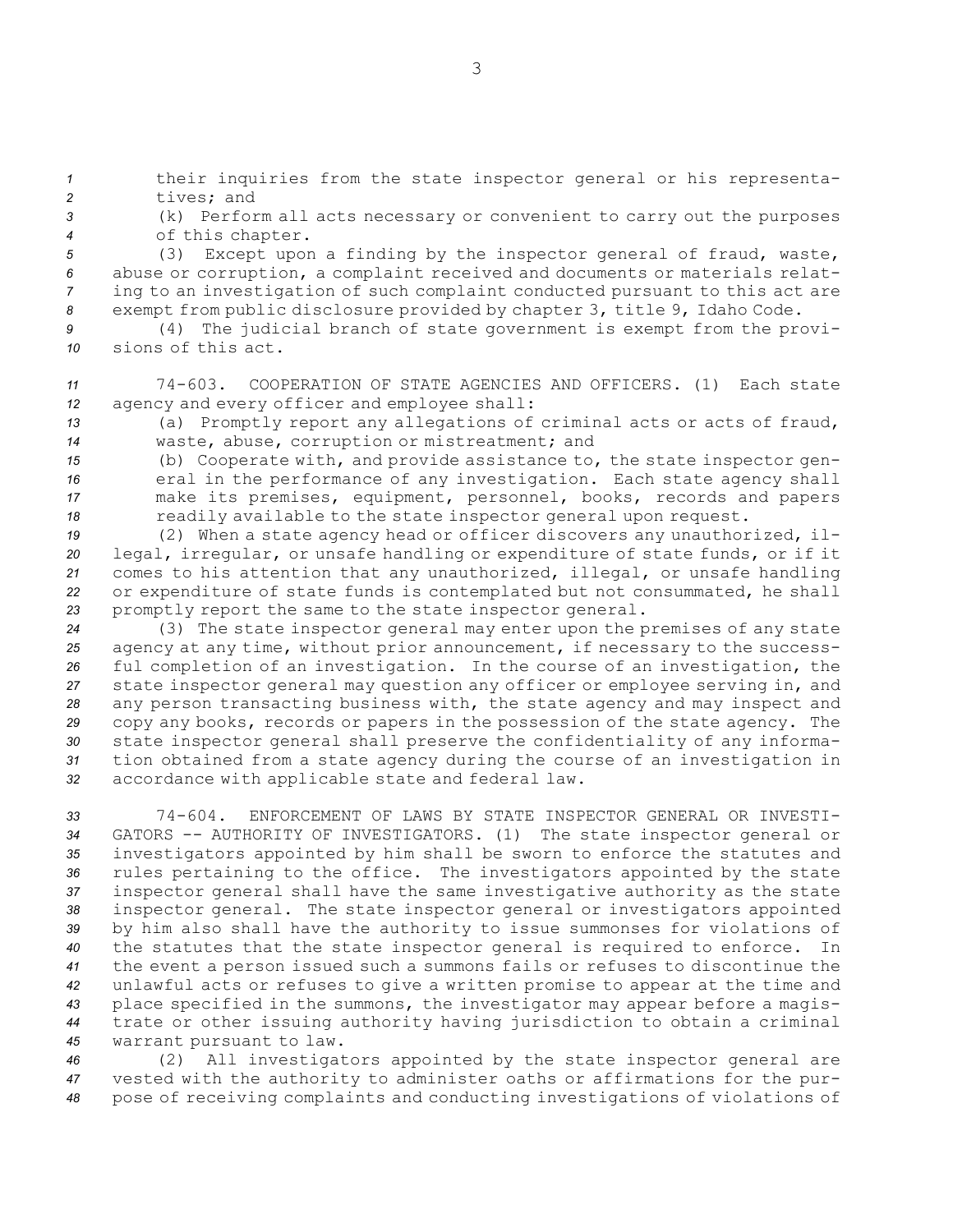the statutes and regulations that the state inspector general is required to enforce. Such investigators are vested with the authority to obtain, serve and execute any warrant, paper or process issued by any court or magistrate or under the authority of the state inspector general.

 74-605. SUBPOENAS. (1) The state inspector general or <sup>a</sup> designated subordinate may issue <sup>a</sup> subpoena for the appearance of an individual before any hearing conducted by the office. The subpoena shall be served by the state inspector general or <sup>a</sup> designated subordinate and enforced by the court of that jurisdiction.

 (2) The state inspector general or <sup>a</sup> designated subordinate may make an ex parte application to the circuit court for the county or city wherein ev- idence sought is kept for the issuance of <sup>a</sup> subpoena duces tecum in further- ance of an investigation or to request production of any relevant records, documents and physical or other evidence of any person, partnership, asso- ciation or corporation located in the state. The court may issue and compel compliance with such <sup>a</sup> subpoena on <sup>a</sup> showing of reasonable cause. Upon de- termining that reasonable cause exists to believe that evidence may be de- stroyed or altered, the court may issue <sup>a</sup> subpoena duces tecum requiring the immediate production of evidence.

 74-606. REPORTS. (1) The state inspector general shall prepare an annual report, submitted to the governor, the joint finance appropriations committee, the senate state affairs committee and the house state affairs committee, no later than January 10 of each year, summarizing the activities of the office. Such report shall include, but need not be limited to:

*<sup>25</sup>* (a) <sup>A</sup> description of any significant problems, abuses and deficiencies *<sup>26</sup>* related to the management or operation of state agencies during the re-*<sup>27</sup>* porting period;

*<sup>28</sup>* (b) <sup>A</sup> description of the recommendations for any corrective actions *<sup>29</sup>* made by the office during the reporting period with respect to signifi-*<sup>30</sup>* cant problems, abuses or deficiencies identified;

*<sup>31</sup>* (c) A summary of matters referred to the attorneys for the attorney gen-*<sup>32</sup>* eral and law enforcement agencies and actions taken on them during the *<sup>33</sup>* reporting period;

*<sup>34</sup>* (d) Information concerning the numbers of complaints received and *<sup>35</sup>* types of investigations completed by the office during the reporting *<sup>36</sup>* period; and

*<sup>37</sup>* (e) The development and maintenance of internal audit programs in state *<sup>38</sup>* agencies.

 (2) The state inspector general shall notify the governor's office, the speaker, majority leader and minority leader of the house of represen- tatives, and the president pro tempore, majority leader and minority leader of the senate of problems, abuses or deficiencies relating to the management or operation of <sup>a</sup> state agency.

 (3) The state inspector general shall keep the appropriate state agen- cies advised of the office's activities as they relate to each respective state agency on at least <sup>a</sup> quarterly basis, and of any significant problems, abuses or deficiencies relating to the management or operation of <sup>a</sup> state agency. However, when the state inspector general becomes aware of signif-